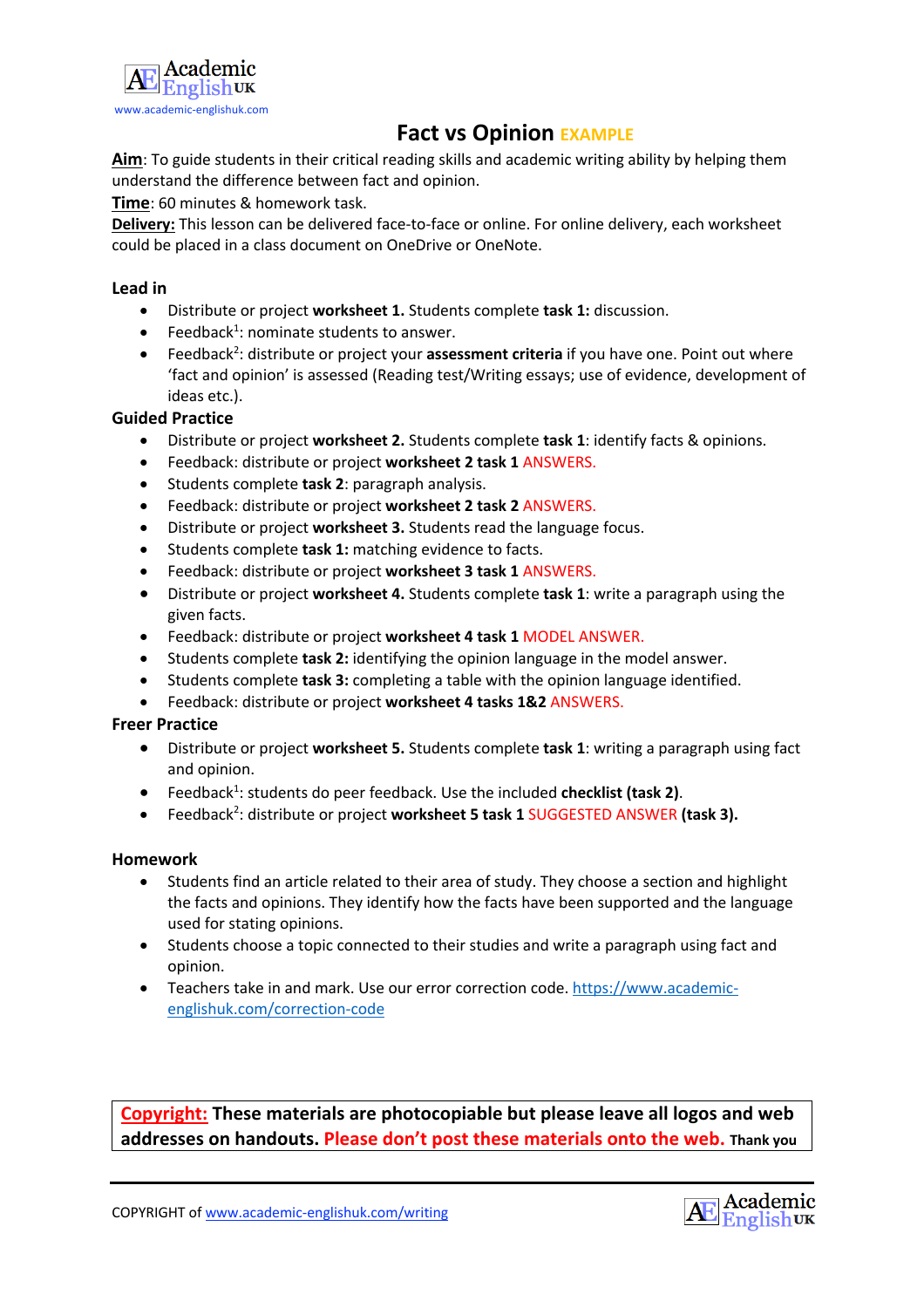

# **Fact vs Opinion Worksheet 1: Reading Critically**

#### **Task 1**

- Answer the questions about fact and opinion, and then compare with a partner.
- i. When reading, how can you tell whether a statement is a fact or an opinion?

| ii.  | What makes<br>so difficult?                               |
|------|-----------------------------------------------------------|
| iii. | If you are unsure if a statement is a fact, what          |
| iv.  | $W$ hy<br>between facts and opinions?                     |
| v.   | How will your understanding of<br>you're currently<br>on? |

\_\_\_\_\_\_\_\_\_\_\_\_\_\_\_\_\_\_\_\_\_\_\_\_\_\_\_\_\_\_\_\_\_\_\_\_\_\_\_\_\_\_\_\_\_\_\_\_\_\_\_\_\_\_\_\_\_\_\_\_\_\_\_\_\_\_\_\_\_\_\_\_\_\_\_\_

### **Task 2**

• Read the following information on fact and opinion, then tell your partner what you understand in your own words.

| Fact                                           | Opinion                                         |
|------------------------------------------------|-------------------------------------------------|
| An objective statement that is supported       | A subjective statement that expresses a         |
| with evidence and can be proven to be true     | person's feelings, attitudes or beliefs. These  |
| or false.                                      | cannot be proven to be true or false.           |
|                                                |                                                 |
| is<br>A                                        | Α                                               |
| true. There is no argument.                    | There could be argument and disagreement.       |
|                                                |                                                 |
| Facts may contain words like <i>discover</i> , | Opinions contain descriptive words like always, |
|                                                | arque.                                          |
| and statistics.                                |                                                 |
|                                                |                                                 |
| E.g. Most mathematical symbols were not        | E.g. Studying                                   |
|                                                | prepares you for studying mathematics at        |
| equations were written in words.               | university.                                     |

Critical reading is about being able to distinguish between facts and opinions.

- Question what you have read.
- XXXXXXXXXXXXXXXXXXXXXXXXXXXXXXXXXXX
- Be aware of the writer's purpose.
- XXXXXXXXXXXXXXXXXXXXXXXXXXXXXXXXXXX.
- Ask yourself if the opinions are supported by facts.

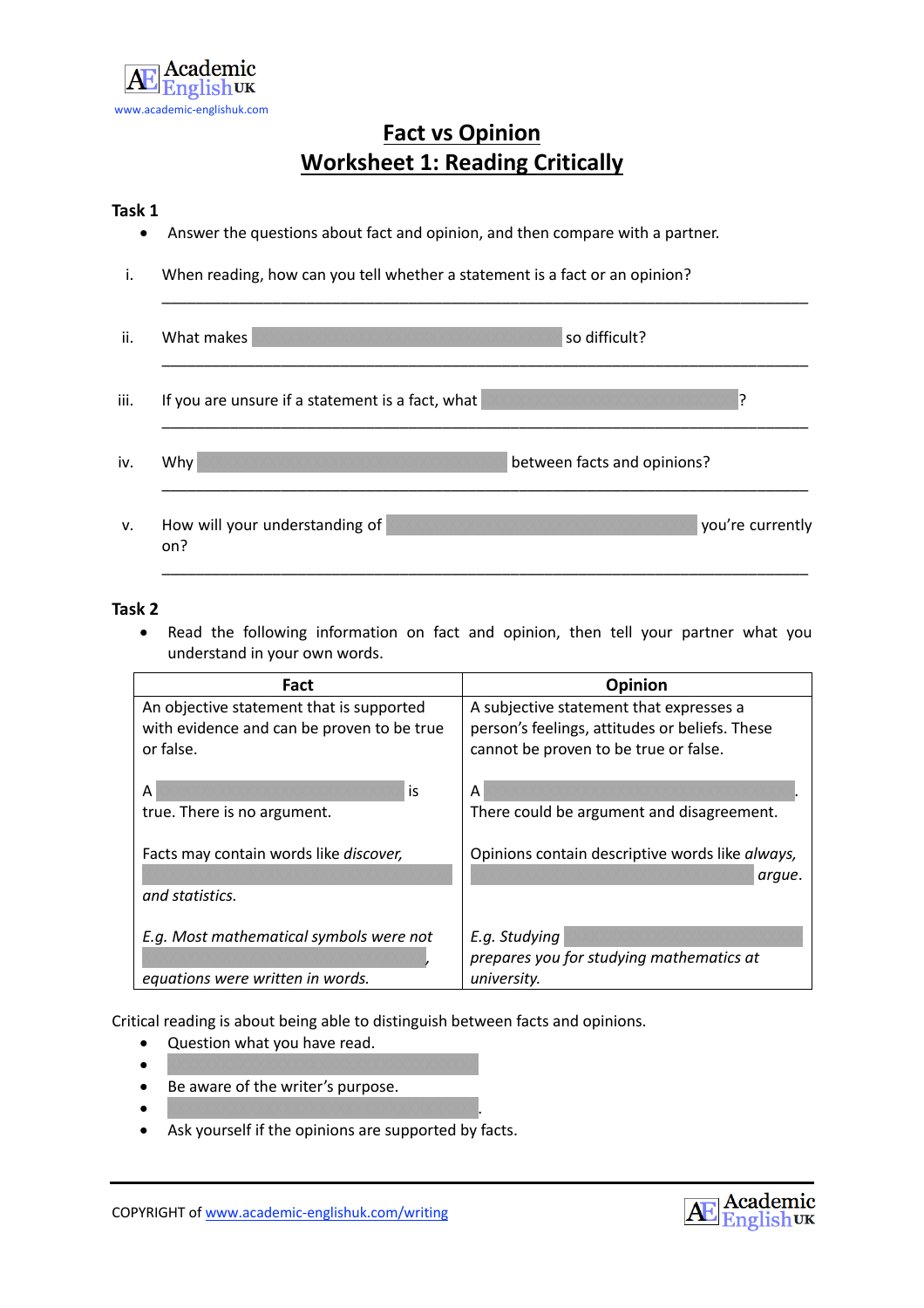

# **Worksheet 2: Reading Critically**

### **Task 1**

• Work in small groups to identify which of the following sentences are facts and which are opinions.

|             | Statement                                                                                                      |           |                           | Fact or Opinion |
|-------------|----------------------------------------------------------------------------------------------------------------|-----------|---------------------------|-----------------|
| i.          | Dave Asprey's 'upgrade labs' help you to achieve peak performance,<br>improve cognition and enhance longevity. |           |                           |                 |
| ii.         | The<br>zeros in Roman numerals.                                                                                |           | . That's why there are no |                 |
| iii.        | Earth<br>4,000 miles.                                                                                          |           | with a radius of almost   |                 |
| iv.         | Knowledge of<br>wish to study quantum mechanics.                                                               |           | people who                |                 |
| $V_{\rm r}$ | Certain<br>to burn more calories.                                                                              |           | by helping the body       |                 |
| vi.         | Copper is the only naturally antibacterial metal.                                                              |           |                           |                 |
| vii.        | Anorexia                                                                                                       | to treat. |                           |                 |
| viii.       | A Boeing                                                                                                       | parts.    |                           |                 |
| ix.         | 2020<br>of 0.98°C above average.                                                                               |           | owing to a rise           |                 |
| X.          | Birds will not<br>to migrate to more suitable habitats.                                                        |           | ability                   |                 |

### **Task 2**

• Read the paragraph on paleo diet and decide if each statement is a fact or an opinion. What helped you decide? Compare with your group.

#### **The Paleo Diet**

The Paleo diet first gained popularity approximately 10 years ago after research undertaken by Dr Cordain to discover the optimal human dieti . The diet XXXXXXXXXXXXXXXXXXXXXXXXXXXXXXXXXXX, and seeds<sup>ii</sup>. Health experts consider it to be high in protein and fibre and low in carbohydrates and sugars, XXXXXXXXXXXXXXXXXXXXXXXXXXXXXXXXXXXXXXX as the 'Stone Age' diet as it aims to mimic what was eaten during the Paleolithic era<sup>iii</sup> (The Nutrition Source, 2019). XXXXXXXXXXXXXXXXXXXXXXXXXXXXXXXXXX processed foods for leaner cuts of meat and fresher portions of fish, the lack of vitamins, XXXXXXXXXXXXXXXXXXXXXXXXXXXXXXXXXXXX not is concerning $iv$ .

|      | Fact or Opinion | How did you know? |
|------|-----------------|-------------------|
|      |                 |                   |
| ii.  |                 |                   |
| iii. |                 |                   |
| iv.  |                 |                   |

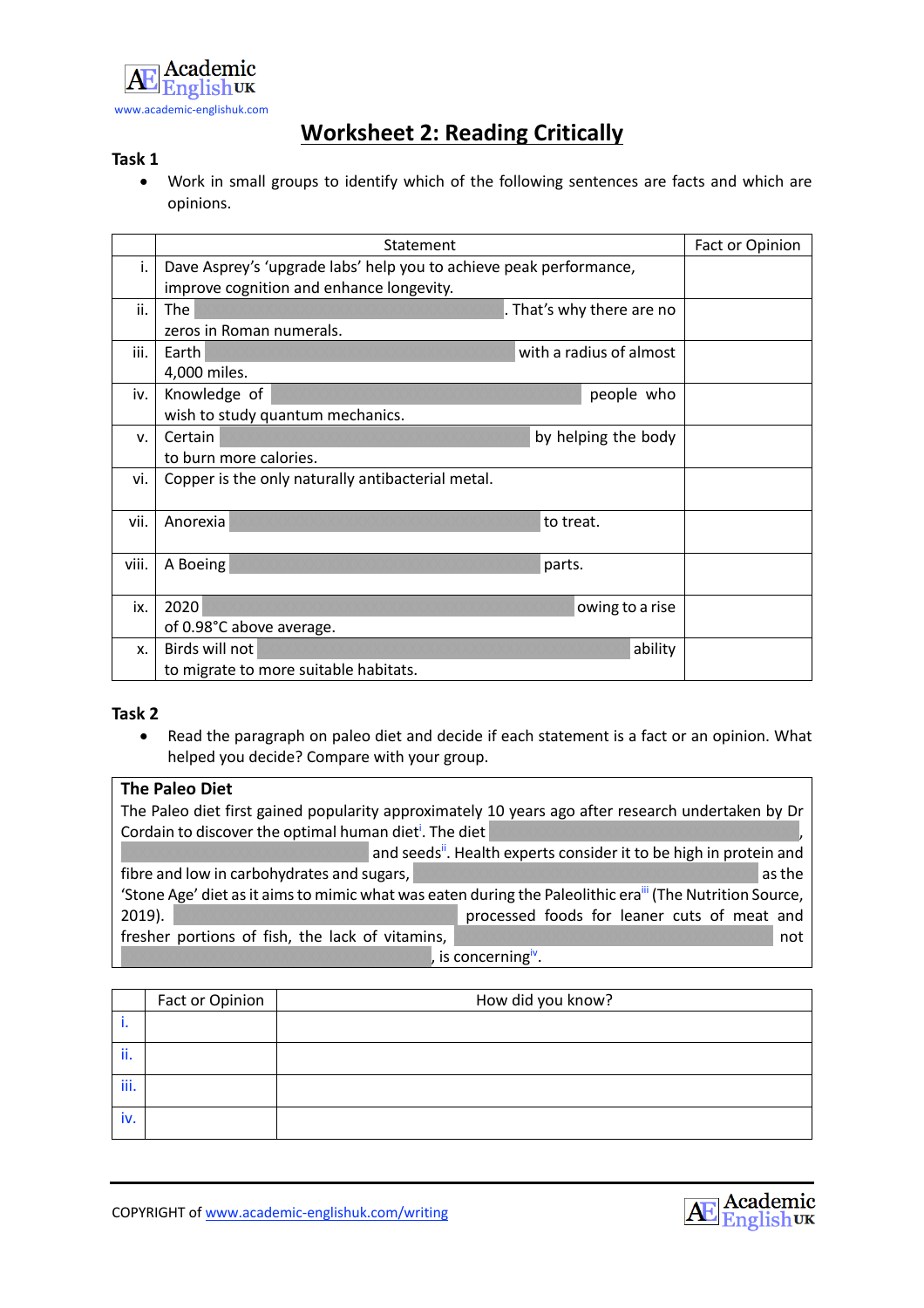

## **Worksheet 3: Academic Writing**

### **Language focus**

- Academic writing needs to illustrate both facts and opinions:
- i. Use facts to support opinions.
- ii. Use evidence to substantiate unknown facts.
- You can do this by:
- i. Using statistics. Including a figure or number to clearly illustrate the point made. *Adoption* XXXXXXXXXXXXXXXXXXXXXXXXXXXXXXXXXXXXXXXXXXXX *predicted. Only 11% of all UK households own some kind of smart home technology (Ofcom, 2020).* ii. Using examples.
- Including an example to further explain the point made in a given context. *There* XXXXXXXXXXXXXXXXXXXXXXXXXXXXXXXXXXX *on the Red Planet as part of The Mars Exploration Program. In particular, the most recent mission, The Mars 2020 Perseverance Rover* XXXXXXXXXXXXXXXXXXXXXXXXXXXXXXXXXXX *(NASA, 2021).*
- iii. Using expert opinion. Including a XXXXXXXXXXXXXXXXXXXXXXXXXXXXXXXXXXX was made. **The coronavirus pandemic has had a detrimental impact**  $that$  millions of single-use facemasks, *gloves and aprons are discarded every day around the world.*

#### **Task 1**

• Match the facts with their evidence, then compare with your group.

|      | Fact                                          |   | Evidence                                  |
|------|-----------------------------------------------|---|-------------------------------------------|
| i.   | The number of IoT (Internet of Things)        | a | Biophysical chemists will predict virus   |
|      | devices is growing rapidly.                   |   | sequences, atmospheric chemists will      |
|      |                                               |   | design masks and synthetic chemists will  |
|      |                                               |   | work on protease inhibitors (Dong, 2020). |
| ii.  |                                               | b | Cooper (2019) claims that the number in   |
|      | on the market.                                |   |                                           |
|      |                                               |   | by 2030.                                  |
| iii. | 2021 will witness a rise in interdisciplinary | C | According to Vailshery (2021), there were |
|      |                                               |   |                                           |
|      | preventing pandemics.                         |   | figure is expected to rise to 50 billion  |
|      |                                               |   | by 2030.                                  |
| iv.  | More                                          | d | For example, approximately 60% of the     |
|      | becoming extinct.                             |   |                                           |
|      |                                               |   | can be found within Latin America and the |
|      |                                               |   | Caribbean alone (UNEP, 2016).             |
| v.   | The                                           | e |                                           |
|      |                                               |   | Bitcoin, which launched in 2009 (Yellin,  |
|      | the largest amount of biodiversity.           |   | $2018$ ).                                 |
| vi.  |                                               | f | WWF (2020) report that the number         |
|      | several jobs within the next 10 years.        |   |                                           |
|      |                                               |   | 70% since 1970.                           |
|      |                                               |   |                                           |

| <br> | $\cdots$<br> | <b>IV.</b> | . .<br> |
|------|--------------|------------|---------|
|      |              |            |         |

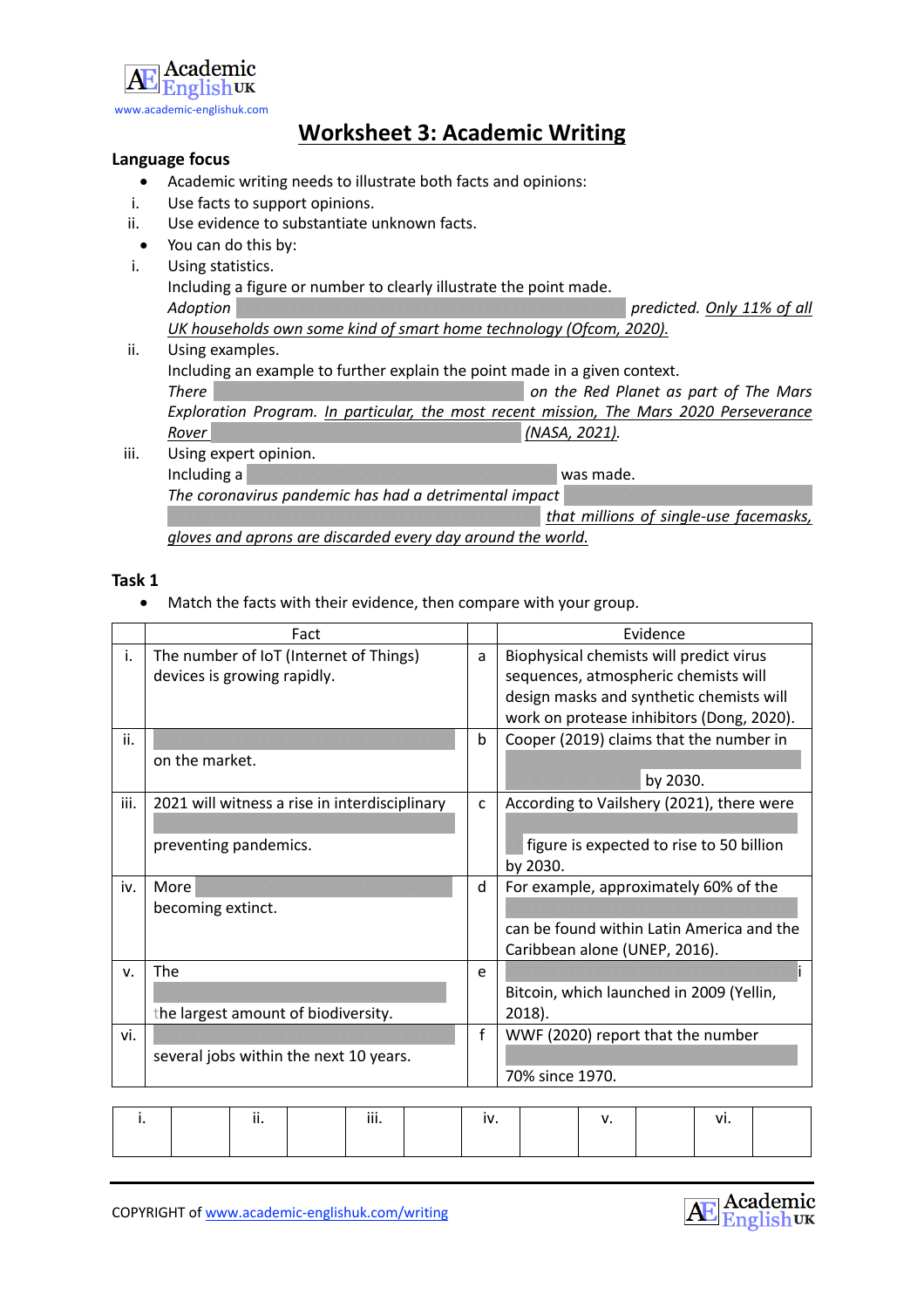

# **Worksheet 4: Academic Writing**

## **Task 1**

• Write a paragraph on fracking. Use the facts given in the box. When you've finished, compare with a partner and then ask your teacher for the suggested answer.

| Hydraulic fracturing is          |                                                                                           | impermeable,           |
|----------------------------------|-------------------------------------------------------------------------------------------|------------------------|
|                                  | sedimentary rock through the release of water, chemicals and sand into the rock at a very |                        |
|                                  |                                                                                           |                        |
| Scotland, Wales and England have |                                                                                           | to cause               |
| earthquakes (Greenpeace, 2019).  |                                                                                           |                        |
| The US is considered             |                                                                                           | the world in most part |
|                                  | over two-thirds of its oil and gas wells are fracked (NRDC, 2019).                        |                        |

### **Write your paragraph here…**

## **Task 2**

• Look at the suggested answer again and highlight the opinions. Compare with your partner when you've finished.

#### **Task 3**

• Complete the table with the opinion language from the previous task.

|      | Type of opinion    | Example |
|------|--------------------|---------|
| ٠.   | Evaluation         |         |
| ii.  |                    |         |
| iii. | Use of modal verbs |         |
| iv.  |                    |         |

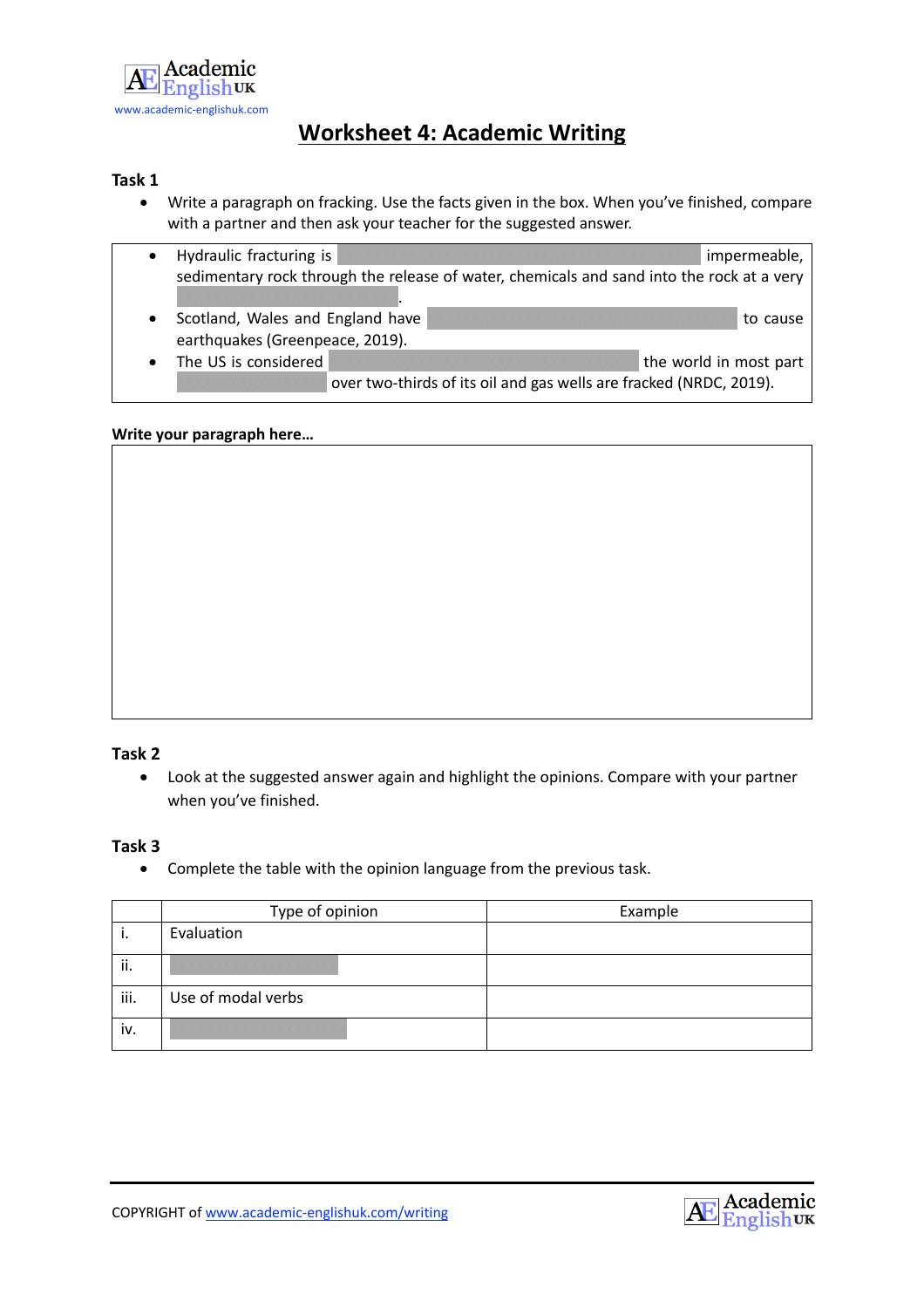

## **Worksheet 5: Freer Practice**

## **Task 1**

• You're going to write a paragraph with a partner on the Spend 10 minutes planning and then try and write between 50-100 words. Include fact and opinion.

#### **Write your paragraph here…**

## **Task 2 Peer feedback**

• Swap your paragraph with another pair for some feedback. Use the checklist to help you with your analysis.

| Have your partners                  | Yes / No / Not Sure |
|-------------------------------------|---------------------|
| Written a well-organised paragraph? |                     |
| Included                            |                     |
| opinion?<br>Supported the           |                     |
| Included their opinion?             |                     |
| Used                                |                     |

#### **Task 3**

• Compare your paragraph with the model answer. What would you do differently next time?

| Next time I would |  |  |
|-------------------|--|--|
|                   |  |  |
|                   |  |  |

## **Homework**

- 1. Find an article related to your area of study. Choose a section. Read through and highlight the XXXXXXXXXXXXXXXXXXXXXXXXXXXXXXXXXXX? What XXXXXXXXXXXXXXXXXXXXXXXXXXX the opinions?
- 2. Select a topic from your XXXXXXXXXXXXXXXXXXXXXXXXXXXXXXXXXXX using fact and opinion.